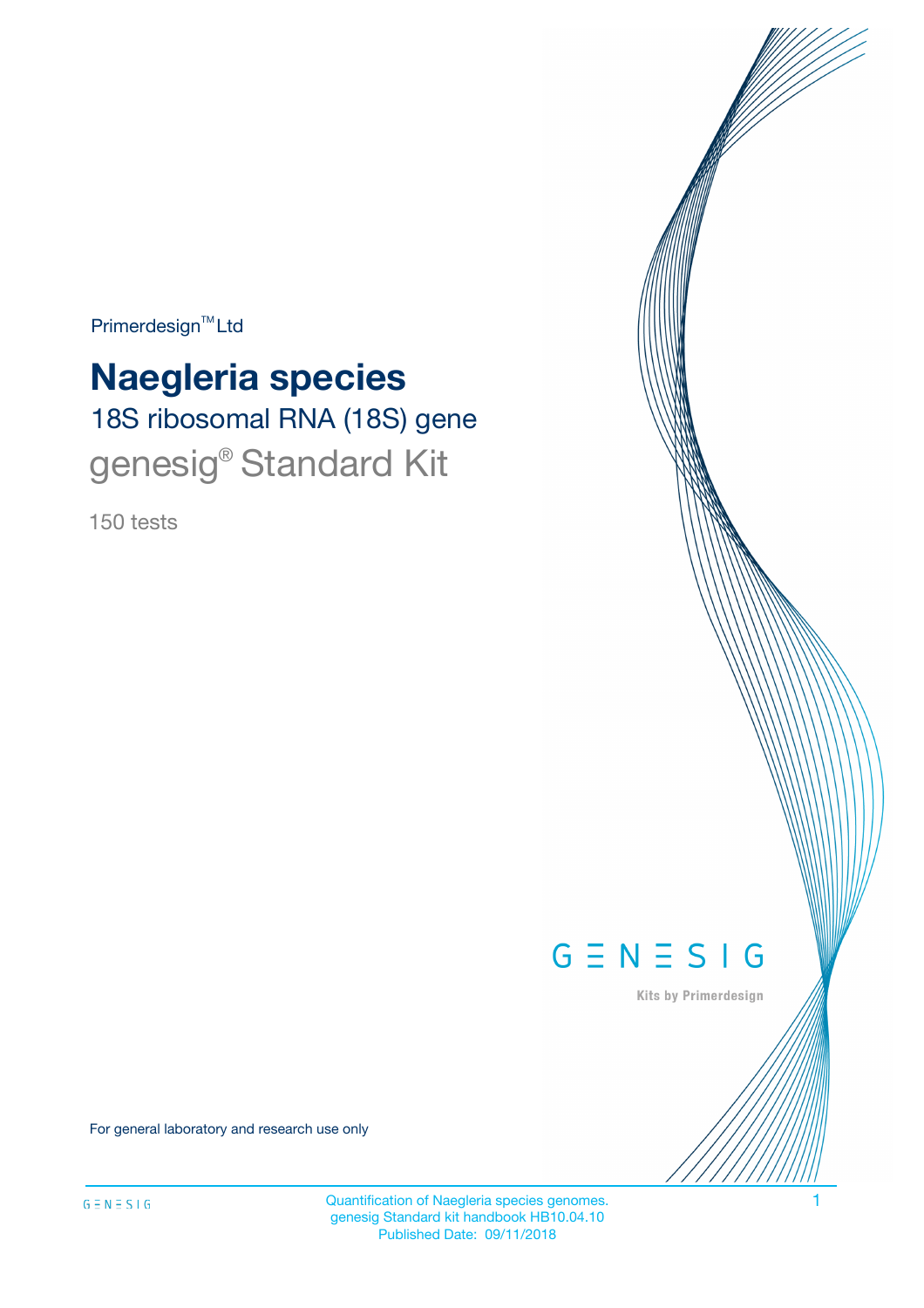# Introduction to Naegleria species

Naegleria is a genus of the Vahlkampfiidae family containing many species, of which only one is known to infect humans; Naegleria fowleri. Species of the Nagleria genus have a life cycle with three stages: cysts; trophozoites which replicate by promitosis where the nuclear membrane remains intact and flagellated bodies. Infection with N. fowleri causes the rare but fatal disease primary amoebic encephalitis.

Cysts can be found in warm fresh-water sources and transform into trophozoites which after inhalation, cross the olfactory neuroepithelium in the nasal cavity and move to the brain where they cause encephalitis. Initial trophozoite infection causes necrosis of the olfactory bulbs due to promitotic replication. After replication the infection spreads to the rest of the cerebellum eventually resulting in fatality.

Within 3-7 days of infection, symptoms including olfactory dysfunction and loss of smell are present as the olfactory bulb is destroyed. As the infection spreads, symptoms become more generalized and include nausea, headache and seizures leading to irreversible coma. Infected individuals most commonly die from respiratory failure as the infection spreads to the brain stem after around two weeks.

Antimicrobial agents are used to treat suspected Naegleria infections but even with this treatment, the fatality rate is around 97%. Treatment success is low partly due to the late use of these microbial agents as the initial symptoms are difficult to diagnose but also due the increased rapidity of the infection during later stages.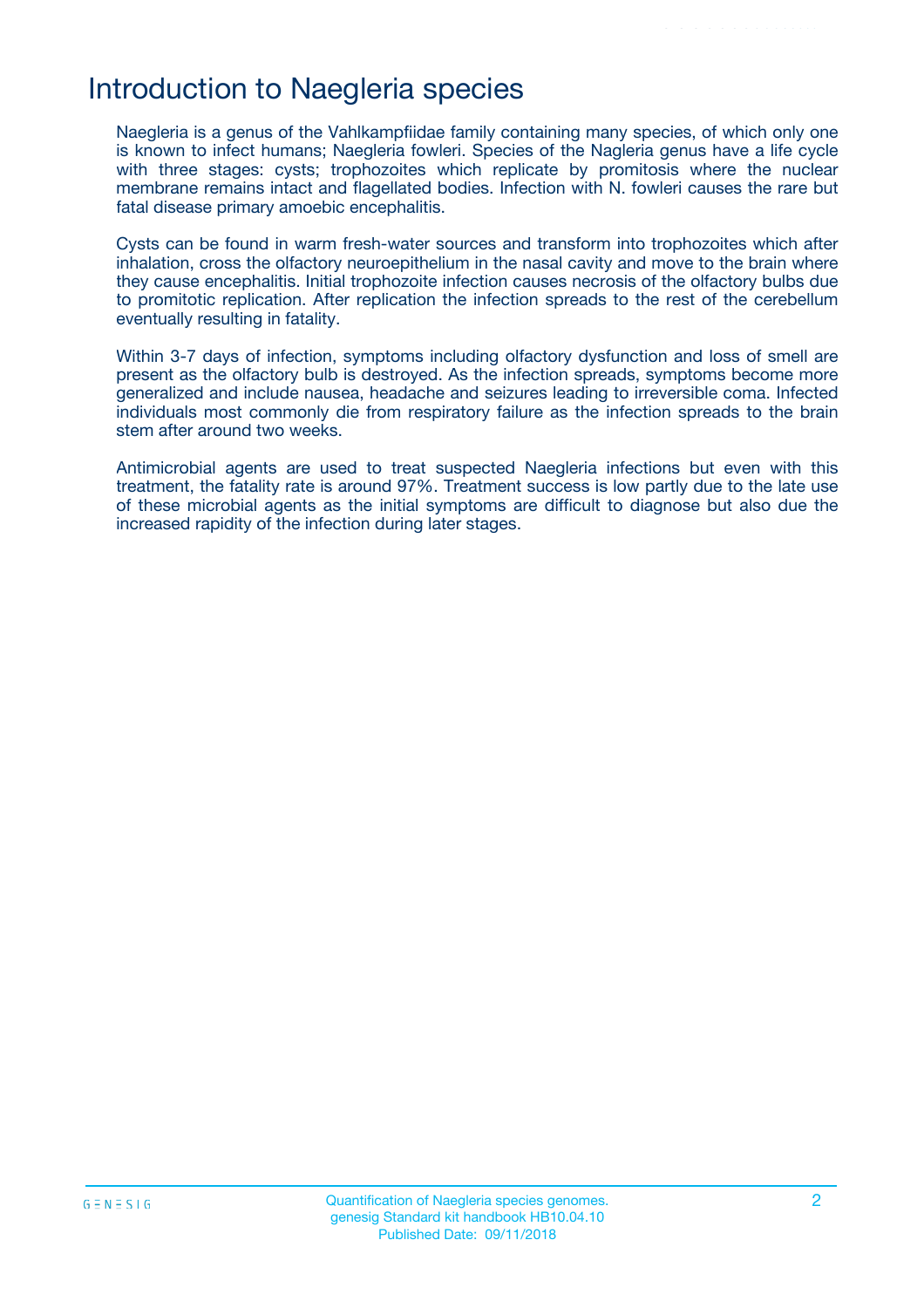

The Primerdesign genesig Kit for Naegleria species (Naegleria\_spp) genomes is designed for the in vitro quantification of Naegleria\_spp genomes. The kit is designed to have a broad detection profile. Specifically, the primers represent 100% homology with over 95% of the NCBI database reference sequences available at the time of design.

The dynamics of genetic variation means that new sequence information may become available after the initial design. Primerdesign periodically reviews the detection profiles of our kits and when required releases new versions.

Our kit for Naegleria\_spp has been designed for the specific and exclusive in vitro quantification of this genus . The 18S ribosomal gene, is the ideal target to achieve a broad based detection profile for all species within this genus. The primers and probe sequences in this kit have 100% homology with over 95% of reference sequences in the NCBI database based on a comprehensive bioinformatics analysis. Other closely related species are not detected.

If you require further information, or have a specific question about the detection profile of this kit then please send an e.mail to enquiry@primerdesign.co.uk and our bioinformatics team will answer your question.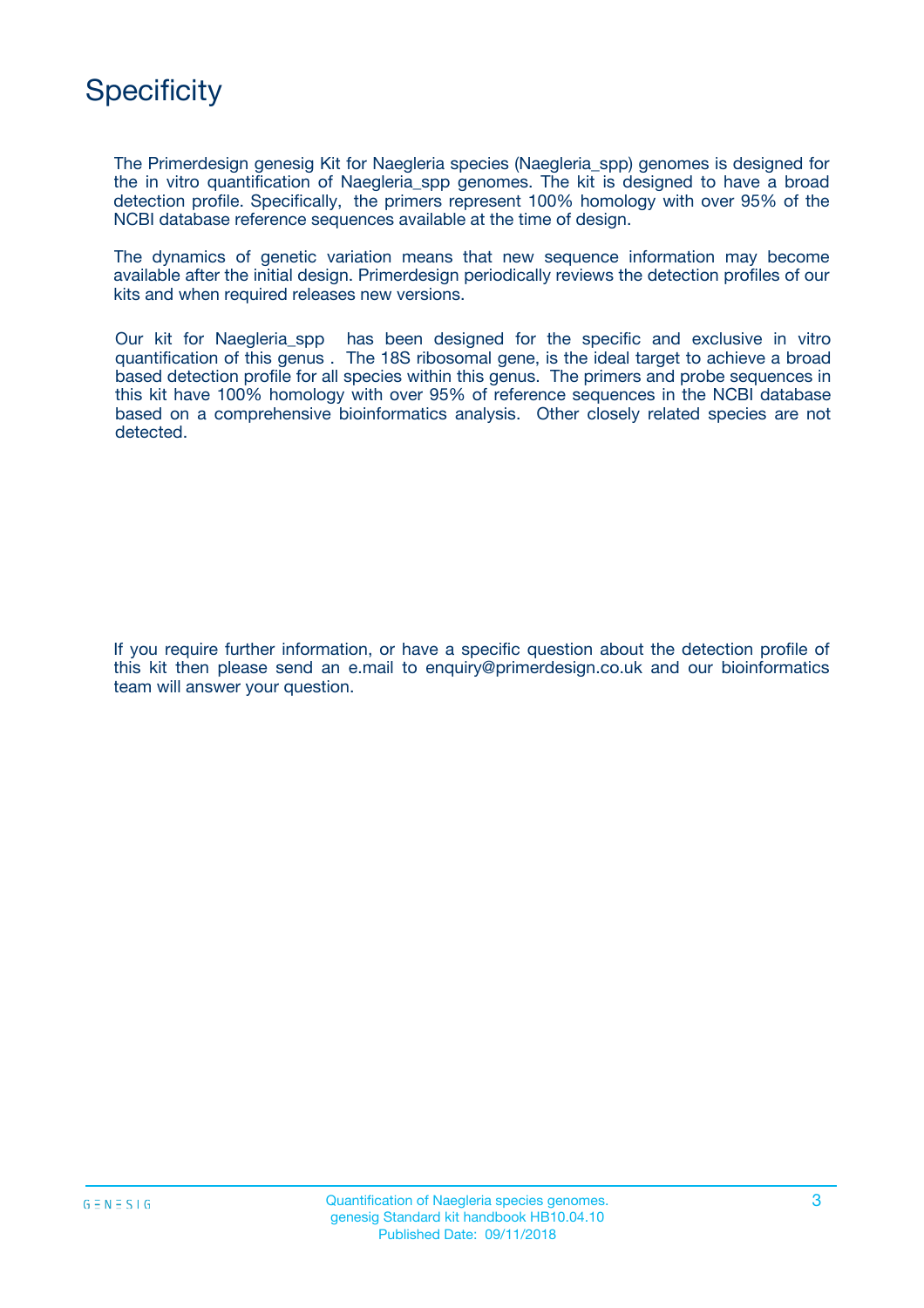# Kit contents

- **Naegleria\_spp specific primer/probe mix (150 reactions BROWN)** FAM labelled
- **Naegleria\_spp positive control template (for Standard curve RED)**
- **RNase/DNase free water (WHITE)** for resuspension of primer/probe mixes
- **Template preparation buffer (YELLOW)** for resuspension of positive control template and standard curve preparation

# Reagents and equipment to be supplied by the user

#### **Real-time PCR Instrument**

#### **Extraction kit**

This kit is recommended for use with genesig Easy DNA/RNA extraction kit. However, it is designed to work well with all processes that yield high quality RNA and DNA with minimal PCR inhibitors.

#### **oasig**TM **lyophilised or Precision**®**PLUS 2X qPCR Master Mix**

This kit is intended for use with oasig or PrecisionPLUS2X qPCR Master Mix.

**Pipettors and Tips**

**Vortex and centrifuge**

**Thin walled 1.5 ml PCR reaction tubes**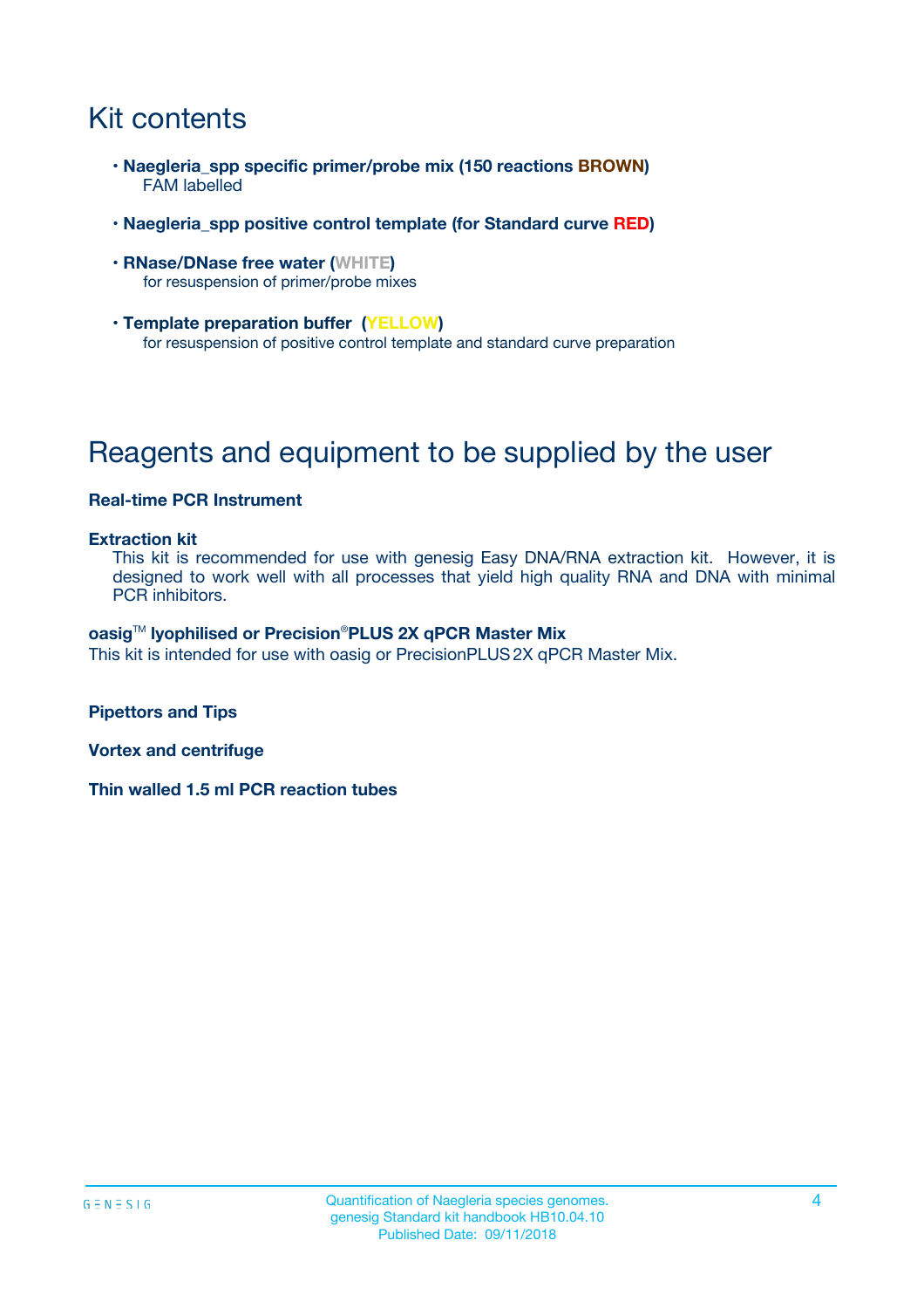### Kit storage and stability

This kit is stable at room temperature but should be stored at -20ºC on arrival. Once the lyophilised components have been resuspended they should not be exposed to temperatures above -20°C for longer than 30 minutes at a time and unnecessary repeated freeze/thawing should be avoided. The kit is stable for six months from the date of resuspension under these circumstances.

If a standard curve dilution series is prepared this can be stored frozen for an extended period. If you see any degradation in this serial dilution a fresh standard curve can be prepared from the positive control.

Primerdesign does not recommend using the kit after the expiry date stated on the pack.

### Suitable sample material

All kinds of sample material suited for PCR amplification can be used. Please ensure the samples are suitable in terms of purity, concentration, and DNA integrity. Always run at least one negative control with the samples. To prepare a negative-control, replace the template DNA sample with RNase/DNase free water.

### Dynamic range of test

Under optimal PCR conditions genesig Naegleria\_spp detection kits have very high priming efficiencies of >95% and can detect less than 100 copies of target template.

### Notices and disclaimers

This product is developed, designed and sold for research purposes only. It is not intended for human diagnostic or drug purposes or to be administered to humans unless clearly expressed for that purpose by the Food and Drug Administration in the USA or the appropriate regulatory authorities in the country of use. During the warranty period Primerdesign genesig detection kits allow precise and reproducible data recovery combined with excellent sensitivity. For data obtained by violation to the general GLP guidelines and the manufacturer's recommendations the right to claim under guarantee is expired. PCR is a proprietary technology covered by several US and foreign patents. These patents are owned by Roche Molecular Systems Inc. and have been sub-licensed by PE Corporation in certain fields. Depending on your specific application you may need a license from Roche or PE to practice PCR. Additional information on purchasing licenses to practice the PCR process may be obtained by contacting the Director of Licensing at Roche Molecular Systems, 1145 Atlantic Avenue, Alameda, CA 94501 or Applied Biosystems business group of the Applera Corporation, 850 Lincoln Centre Drive, Foster City, CA 94404. In addition, the 5' nuclease assay and other homogeneous amplification methods used in connection with the PCR process may be covered by U.S. Patents 5,210,015 and 5,487,972, owned by Roche Molecular Systems, Inc, and by U.S. Patent 5,538,848, owned by The Perkin-Elmer Corporation.

### Trademarks

Primerdesign™ is a trademark of Primerdesign Ltd.

genesig $^\circledR$  is a registered trademark of Primerdesign Ltd.

The PCR process is covered by US Patents 4,683,195, and 4,683,202 and foreign equivalents owned by Hoffmann-La Roche AG. BI, ABI PRISM® GeneAmp® and MicroAmp® are registered trademarks of the Applera Genomics (Applied Biosystems Corporation). BIOMEK® is a registered trademark of Beckman Instruments, Inc.; iCycler™ is a registered trademark of Bio-Rad Laboratories, Rotor-Gene is a trademark of Corbett Research. LightCycler™ is a registered trademark of the Idaho Technology Inc. GeneAmp®, TaqMan® and AmpliTaqGold® are registered trademarks of Roche Molecular Systems, Inc., The purchase of the Primerdesign reagents cannot be construed as an authorization or implicit license to practice PCR under any patents held by Hoffmann-LaRoche Inc.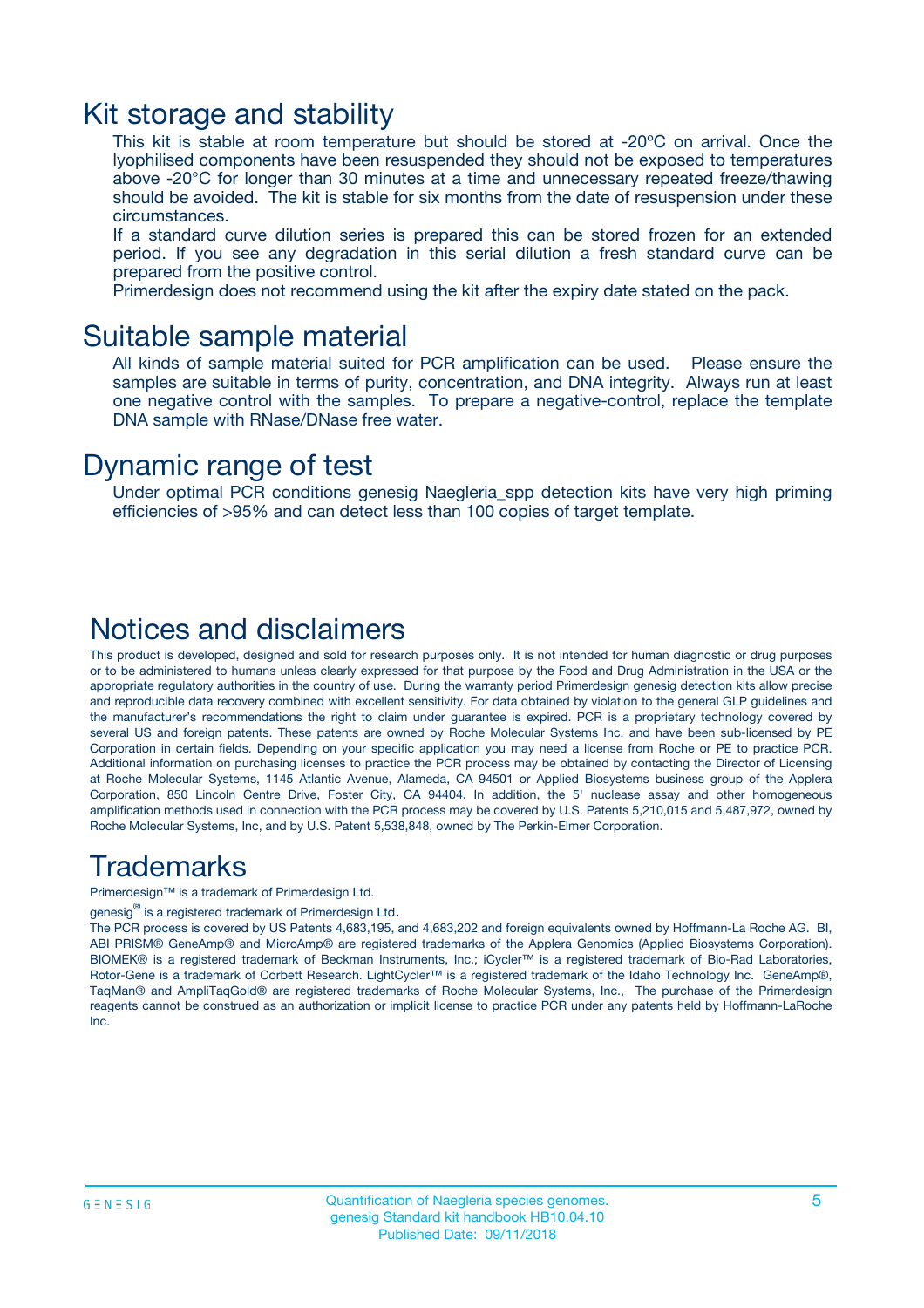# Principles of the test

#### **Real-time PCR**

A Naegleria spp specific primer and probe mix is provided and this can be detected through the FAM channel.

The primer and probe mix provided exploits the so-called TaqMan® principle. During PCR amplification, forward and reverse primers hybridize to the Naegleria\_spp DNA. A fluorogenic probe is included in the same reaction mixture which consists of a DNA probe labeled with a 5`-dye and a 3`-quencher. During PCR amplification, the probe is cleaved and the reporter dye and quencher are separated. The resulting increase in fluorescence can be detected on a range of qPCR platforms.

#### **Positive control**

For copy number determination and as a positive control for the PCR set up, the kit contains a positive control template. This can be used to generate a standard curve of Naegleria\_spp copy number / Cq value. Alternatively the positive control can be used at a single dilution where full quantitative analysis of the samples is not required. Each time the kit is used, at least one positive control reaction must be included in the run. A positive result indicates that the primers and probes for detecting the target Naegleria\_spp gene worked properly in that particular experimental scenario. If a negative result is obtained the test results are invalid and must be repeated. Care should be taken to ensure that the positive control does not contaminate any other kit component which would lead to false-positive results. This can be achieved by handling this component in a Post PCR environment. Care should also be taken to avoid cross-contamination of other samples when adding the positive control to the run. This can be avoided by sealing all other samples and negative controls before pipetting the positive control into the positive control well.

#### **Negative control**

To validate any positive findings a negative control reaction should be included every time the kit is used. For this reaction the RNase/DNase free water should be used instead of template. A negative result indicates that the reagents have not become contaminated while setting up the run.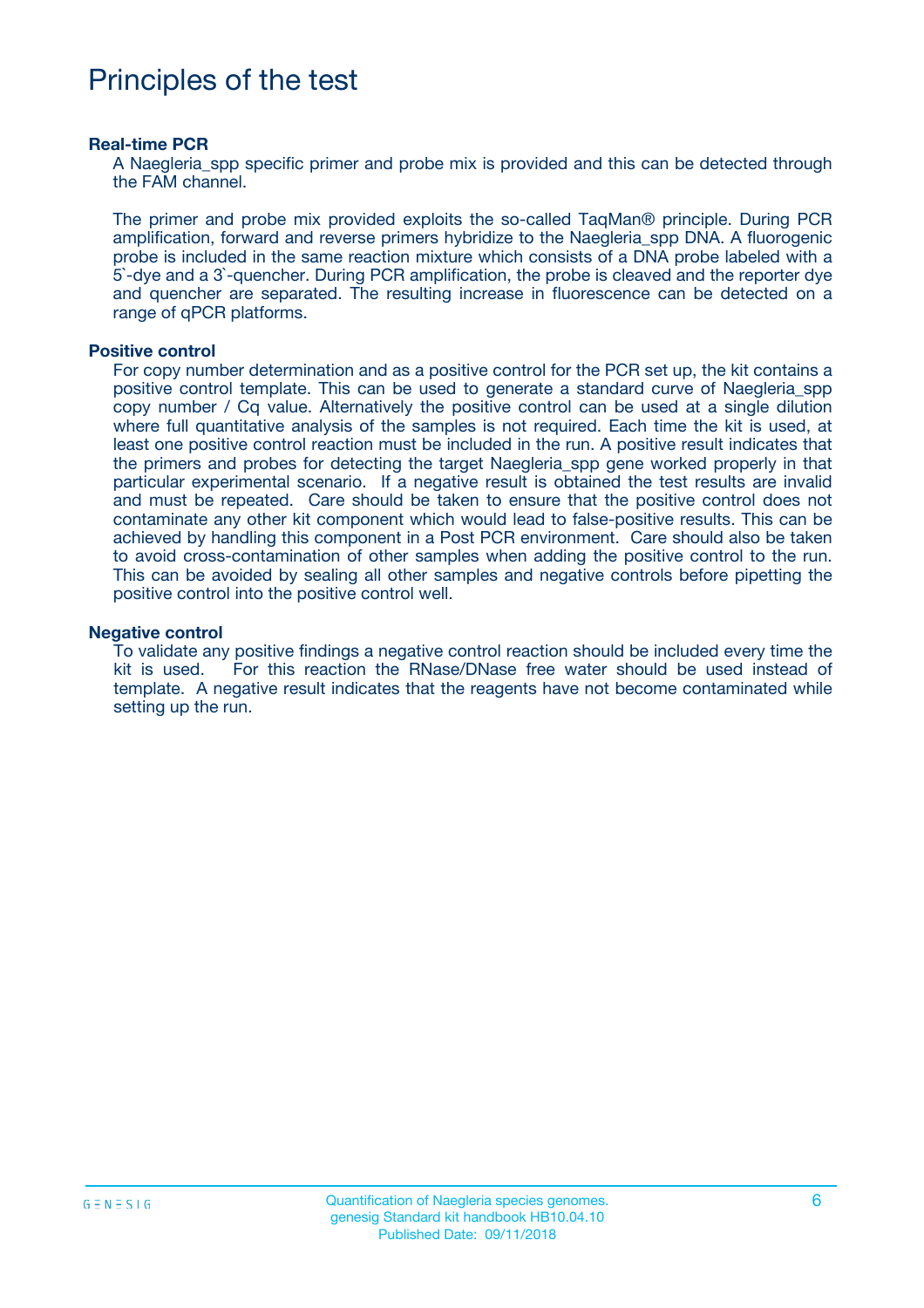### Resuspension protocol

To minimize the risk of contamination with foreign DNA, we recommend that all pipetting be performed in a PCR clean environment. Ideally this would be a designated PCR lab or PCR cabinet. Filter tips are recommended for all pipetting steps.

#### **1. Pulse-spin each tube in a centrifuge before opening.**

This will ensure lyophilised primer and probe mix is in the base of the tube and is not spilt upon opening the tube.

**2. Resuspend the kit components in the RNase/DNase free water supplied, according to the table below.**

To ensure complete resuspension, vortex each tube thoroughly.

| Component - resuspend in water         | Volume |
|----------------------------------------|--------|
| <b>Pre-PCR pack</b>                    |        |
| Naegleria_spp primer/probe mix (BROWN) | 165 ul |

### **3. Resuspend the positive control template in the template preparation buffer supplied, according to the table below:**

To ensure complete resuspension, vortex the tube thoroughly.

| Component - resuspend in template preparation buffer | Wolume!     |
|------------------------------------------------------|-------------|
| <b>Post-PCR heat-sealed foil</b>                     |             |
| Naegleria_spp Positive Control Template (RED) *      | $500$ $\mu$ |

\* This component contains high copy number template and is a VERY significant contamination risk. It must be opened and handled in a separate laboratory environment, away from the other components.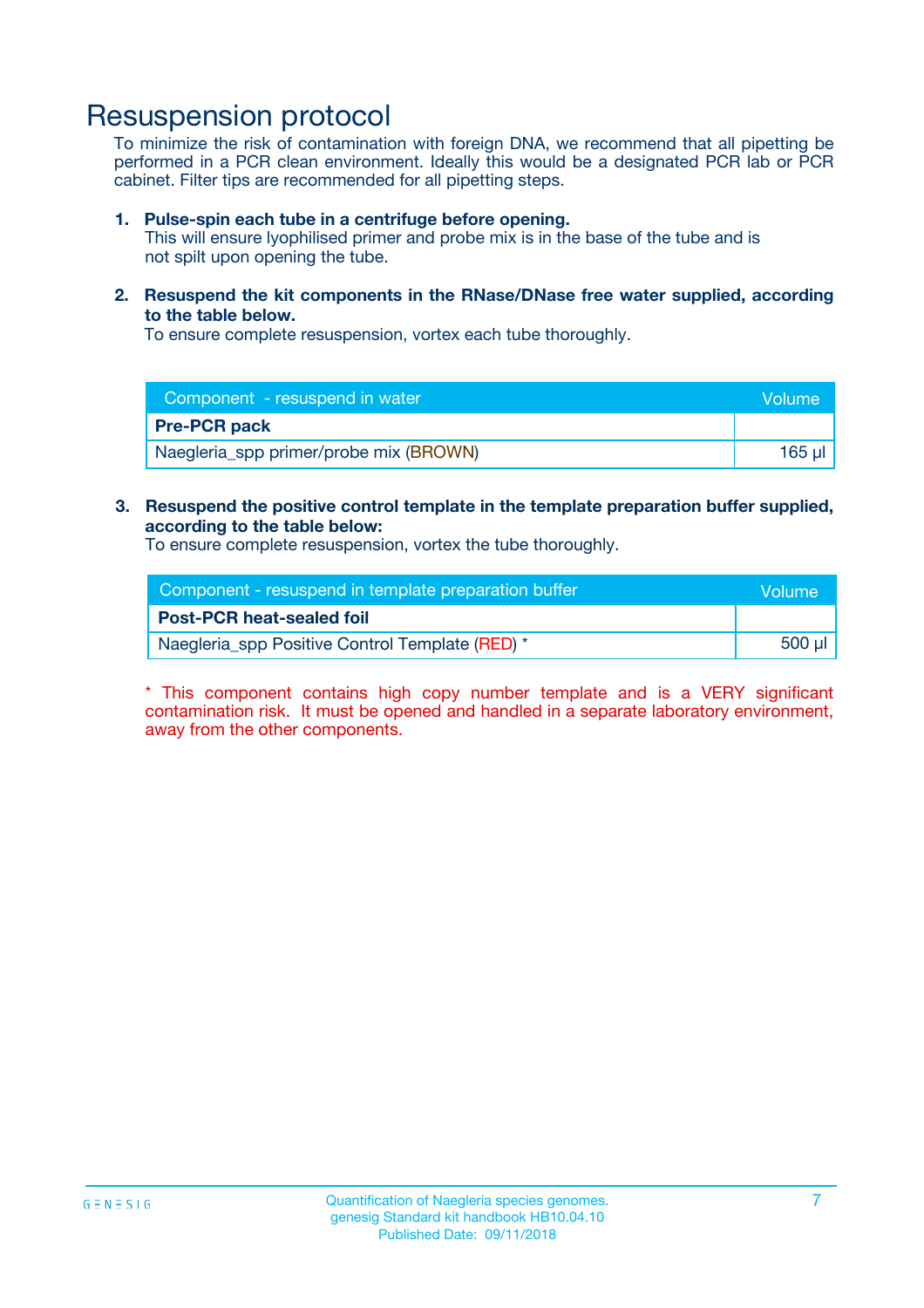# qPCR detection protocol

**1. For each DNA sample prepare a reaction mix according to the table below:** Include sufficient reactions for positive and negative controls.

| Component                                 | Volume   |
|-------------------------------------------|----------|
| oasig or PrecisionPLUS 2X qPCR Master Mix | $10 \mu$ |
| Naegleria_spp primer/probe mix (BROWN)    | 1 µl     |
| <b>RNase/DNase free water (WHITE)</b>     | $4 \mu$  |
| <b>Final Volume</b>                       | 15 ul    |

- **2. Pipette 15µl of this mix into each well according to your qPCR experimental plate set up.**
- **3. Prepare DNA templates for each of your samples.**
- **4. Pipette 5µl of DNA template into each well, according to your experimental plate set up.**

For negative control wells use 5µl of RNase/DNase free water. The final volume in each well is 20µl.

**5. If a standard curve is included for quantitative analysis, prepare a reaction mix according to the table below:**

| Component                                 | Volume     |
|-------------------------------------------|------------|
| oasig or PrecisionPLUS 2X qPCR Master Mix | 10 µl      |
| Naegleria_spp primer/probe mix (BROWN)    | 1 µI       |
| <b>RNase/DNase free water (WHITE)</b>     | $4 \mu$    |
| <b>Final Volume</b>                       | $15$ $\mu$ |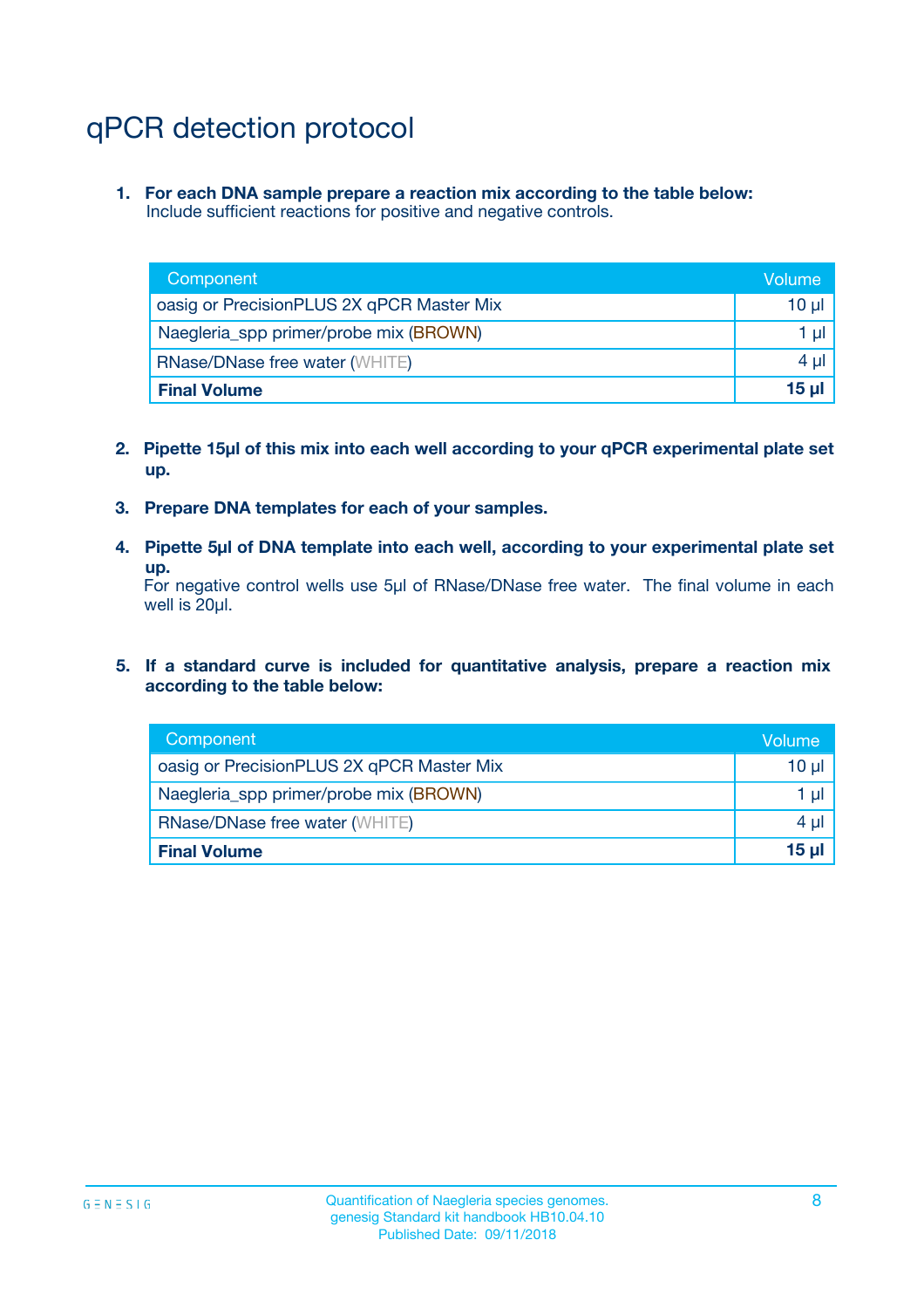### **6. Preparation of a standard curve dilution series.**

- 1) Pipette 90µl of template preparation buffer into 5 tubes and label 2-6
- 2) Pipette 10µl of Positive Control Template (RED) into tube 2
- 3) Vortex thoroughly
- 4) Change pipette tip and pipette 10µl from tube 2 into tube 3
- 5) Vortex thoroughly

Repeat steps 4 and 5 to complete the dilution series

| <b>Standard Curve</b>         | <b>Copy Number</b>     |
|-------------------------------|------------------------|
| Tube 1 Positive control (RED) | $2 \times 10^5$ per µl |
| Tube 2                        | $2 \times 10^4$ per µl |
| Tube 3                        | $2 \times 10^3$ per µl |
| Tube 4                        | $2 \times 10^2$ per µl |
| Tube 5                        | 20 per µl              |
| Tube 6                        | 2 per ul               |

7. Pipette 5µl of standard template into each well for the standard curve according to your experimental plate set up.

The final volume in each well is 20µl.

# qPCR amplification protocol

Amplification conditions using oasig or PrecisionPLUS2X qPCR Master Mix.

| <b>Step</b> |                   | <b>Time</b>     | Temp    |
|-------------|-------------------|-----------------|---------|
|             | Enzyme activation | 2 min           | 95 °C   |
| Cycling x50 | Denaturation      | 10 <sub>s</sub> | 95 $°C$ |
|             | DATA COLLECTION * | 60 s            | 60 °C   |

\* Fluorogenic data should be collected during this step through the FAM channel